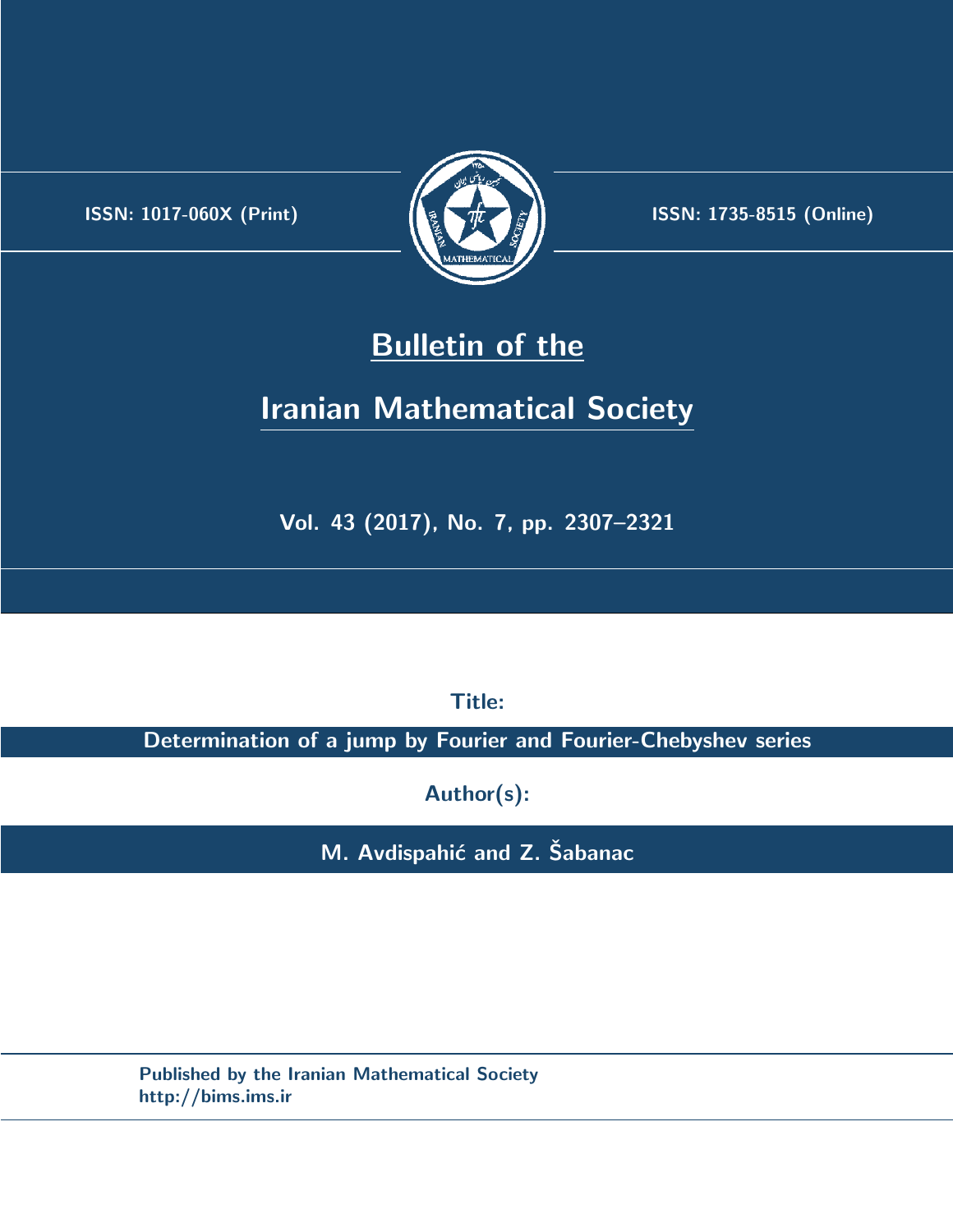Bull. Iranian Math. Soc. Vol. 43 (2017), No. 7, pp. 2307–2321 Online ISSN: 1735-8515

## **DETERMINATION OF A JUMP BY FOURIER AND FOURIER-CHEBYSHEV SERIES**

### M. AVDISPAHIĆ AND Z. ŠABANAC<sup>\*</sup>

(Communicated by Farshid Abdollahi)

Abstract. By observing the equivalence of assertions on determining the jump of a function by its differentiated or integrated Fourier series, we generalize a previous result of Kvernadze, Hagstrom and Shapiro to the whole class of functions of harmonic bounded variation. This is achieved without the finiteness assumption on the number of discontinuities. Two results on determination of jump discontinuities by means of the tails of integrated Fourier-Chebyshev series are also derived.

**Keywords:** Fourier series, generalized bounded variation, jump discontinuities.

**MSC(2010):** Primary: 42A24; Secondary: 26A45.

#### 1. **Introduction**

The problem of approximating the magnitudes of jumps of a function by means of its truncated Fourier series arises naturally from the attempt to overcome the Gibbs phenomenon which describes the characteristic oscillatory behaviour of the Fourier partial sums of a piecewise smooth function in the neighbourhood of a point of discontinuity. It has been known for a long time that the jumps of a function of bounded variation  $(BV)$  can be expressed through its differentiated Fourier series. Let  $S'_n(f, x)$  denote the *n*th partial sum of the differentiated Fourier series of a function *f* at a point *x*. The relation

<span id="page-1-0"></span>(1.1) 
$$
\lim_{n \to \infty} \frac{S'_n(f, x)}{n} = \frac{1}{\pi} \left[ f(x+0) - f(x-0) \right]
$$

was proved by L. Fejér  $[8]$  $[8]$  for  $f$  satisfying the so-called Dirichlet-condition, by P. Csillag  $[7]$  $[7]$  for functions of bounded variation and by B.I. Golubov  $[9, 9]$  $[9, 9]$ Theorem 1, p. 20] for functions in  $V_p$ ,  $1 \leq p < \infty$ , of Wiener's bounded variation. M. Avdispahić  $[3,$  $[3,$  Theorem 1, p. 268] has shown that equation  $(1.1)$  $(1.1)$  $(1.1)$ 

*⃝*c 2017 Iranian Mathematical Society

Article electronically published on December 30, 2017.

Received: 3 September 2016, Accepted: 13 March 2017.

*<sup>∗</sup>*Corresponding author.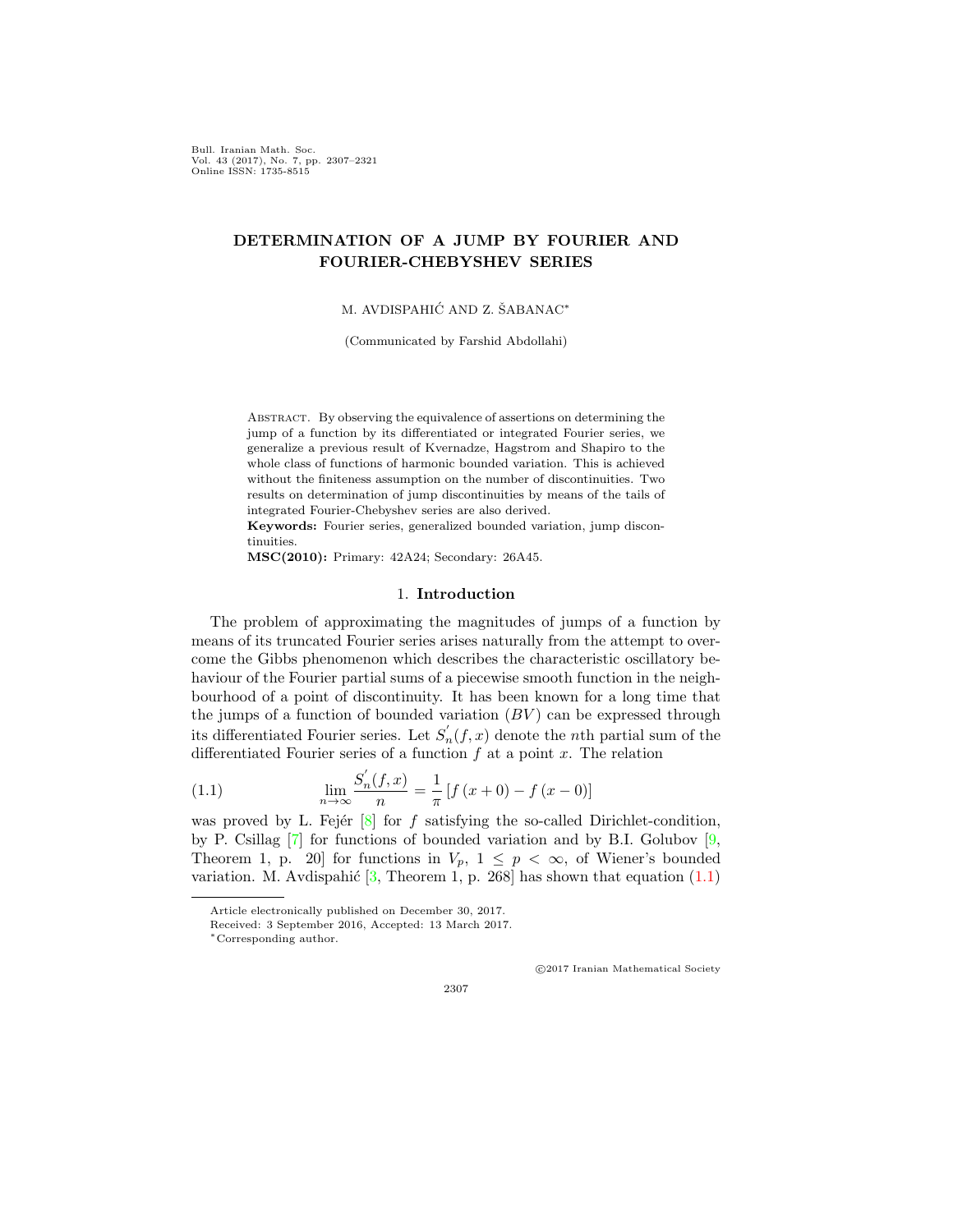holds for any function  $f \in HBV$  and that  $HBV$  is the limiting case in the scale of Λ*BV* spaces for validity of ([1.1\)](#page-1-0). The corresponding formula which involves the partial sums of the conjugate Fourier series of  $f \in HBV$  is also derived there. A number of results from  $[1, 2, 3, 4]$  $[1, 2, 3, 4]$  $[1, 2, 3, 4]$  $[1, 2, 3, 4]$  $[1, 2, 3, 4]$  $[1, 2, 3, 4]$  $[1, 2, 3, 4]$  $[1, 2, 3, 4]$  $[1, 2, 3, 4]$  related to the classes  $V_{\phi}$ ,  $\Lambda BV$  and  $V[\nu]$  were later rediscovered and differently proved in [\[10](#page-14-7)]. G. Kvernadze [[10](#page-14-7)] extended  $[3,$  $[3,$  Theorem 1'(1)] to the setting of the generalized Fourier-Jacobi series.

G. Kvernadze, T. Hagstrom and H. Shapiro [[11\]](#page-14-8) proved that the jumps of a 2 $\pi$ −periodic function from  $V_p$ , 1  $\leq$  *p* < 2, can be also determined by means of the tails of its integrated Fourier series. This was established under the condition that the number of discontinuities of *f* is finite.

Our paper consists of two main parts. In the first part, we generalize a result of [[11\]](#page-14-8) to the whole class of functions of harmonic bounded variation. We remove the finiteness assumption on the number of discontinuities in the trigonometric case. New results that express jump discontinuities of functions from  $HBV$  or its subclass  $V_2$  through their integrated Fourier-Chebyshev series are presented in the second part.

#### 2. **Jump of a** *HBV* **function and integrated Fourier series**

2.1. **Generalized bounded variation.** A concept of bounded variation of a higher order was firstly introduced by N. Wiener  $[16]$  $[16]$ . A function  $f$  is said to be of *bounded*  $p$ −*variation* on [0, 2 $\pi$ ],  $p \geq 1$ , and belongs to the class  $V_p$  if

$$
V_p(f) = \sup \left\{ \sum_i |f(I_i)|^p \right\}^{1/p} < \infty,
$$

where the supremum is taken over all finite collections of nonoverlapping subintervals  $I_i$  of  $[0, 2\pi]$ . The quantity  $V_p(f)$  is called the *p−variation of*  $f$  on  $[0, 2\pi]$ .

This concept has been generalized by L.C. Young  $[17]$  $[17]$  $[17]$ . Let  $\phi$  be a continuous function defined on  $[0, \infty)$  and strictly increasing from 0 to  $\infty$ . A function f is said to be of *bounded*  $\phi$ *-variation* on [0, 2 $\pi$ ] and belongs to the class  $V_{\phi}$  if

$$
V_{\phi}(f) = \sup \left\{ \sum_{i} \phi\left(|f(I_i)|\right) \right\} < \infty,
$$

where the supremum is taken over all finite collections of nonoverlapping subintervals  $I_i$  of  $[0, 2\pi]$ . The quantity  $V_\phi(f)$  is called the  $\phi$ *-variation of*  $f$  on  $[0, 2\pi]$ .

By taking  $\phi(u) = u$  we get Jordan's class *BV*, while  $\phi(u) = u^p$  gives Wiener's class  $V_p$ .

Another type of generalization of the class *BV* was introduced by D. Waterman in [\[15](#page-14-11)]. It was influenced by Waterman's joint work with C. Goffman on everywhere convergence of Fourier series. Let  $\Lambda = {\lambda_n}$  be a nondecreasing sequence of positive numbers tending to infinity, such that  $\sum 1/\lambda_n$  diverges. A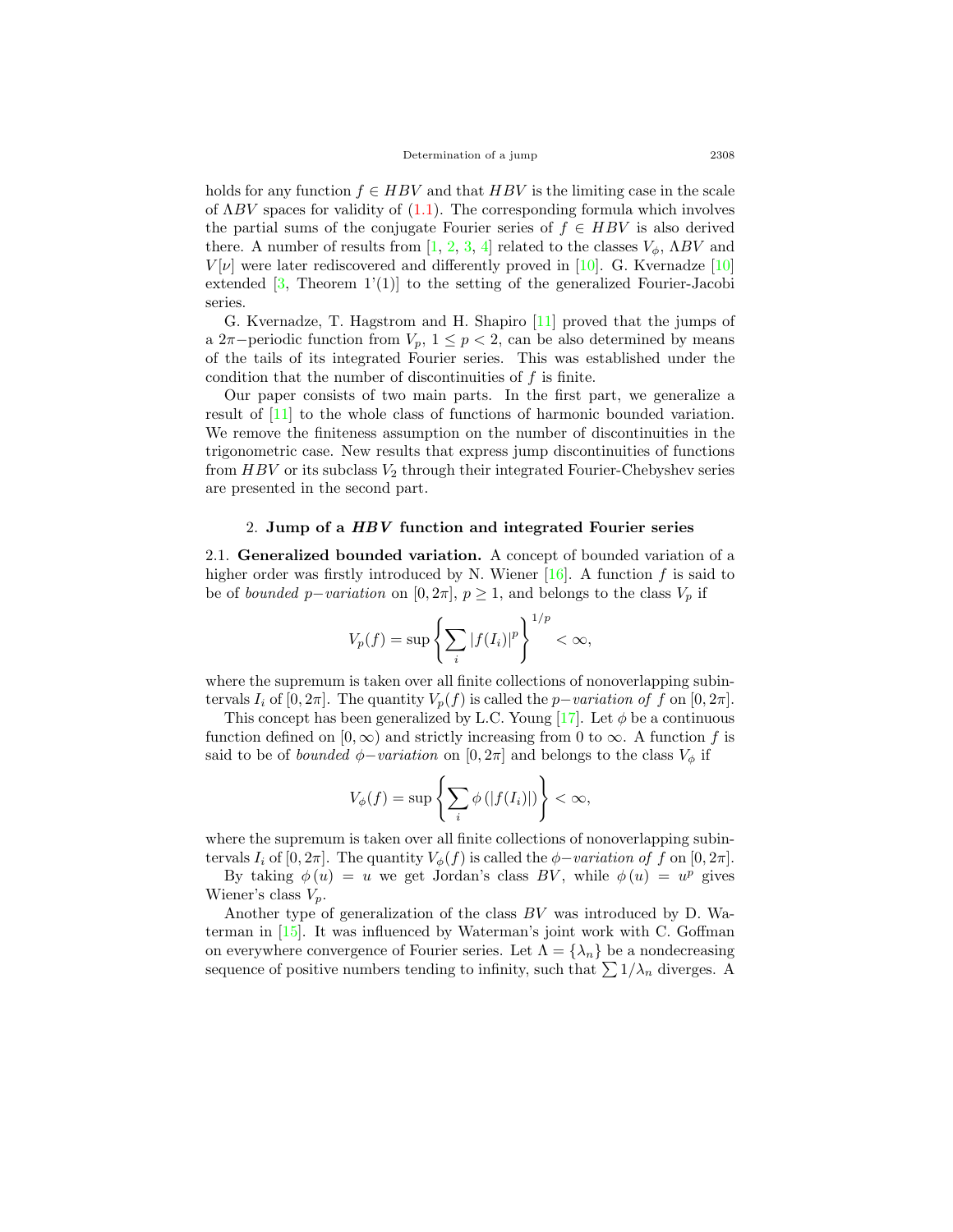function *f* is said to be of *bounded* Λ*−variation* on [0*,* 2*π*] and belongs to the class Λ*BV* if

$$
V_{\Lambda}(f) = \sup \left\{ \sum_{i} |f(I_{i})| / \lambda_{i} \right\} < \infty,
$$

where the supremum is taken over all finite collections of nonoverlapping subintervals  $I_i$  of  $[0, 2\pi]$ . The quantity  $V_\Lambda(f)$  is called the  $\Lambda$ *-variation of*  $f$  on  $[0, 2\pi]$ . In the case when  $\Lambda = \{n\}$ , the sequence of positive integers, the function *f* is said to be of *harmonic bounded variation* and the corresponding class is denoted by *HBV* .

By *W* we denote the class of *regulated functions*, i.e. functions possessing the one-sided limits at each point. *W* is the union of all  $\Lambda BV$  spaces [[12\]](#page-14-12).

Z. Chanturiya [[6\]](#page-14-13) gave another interesting generalization using the modulus of variation. The *modulus of variation* of a bounded function *f* is the function  $\nu_f$  whose domain is the set of positive integers, given by

$$
\nu_f(n) = \sup_{\Pi_n} \left\{ \sum_{k=1}^n |f(I_k)| \right\},\,
$$

where  $\Pi_n = \{I_k : k = 1, \ldots, n\}$  is an arbitrary finite collection of *n* nonoverlapping subintervals of  $[0, 2\pi]$ . The modulus of variation of any bounded function is nondecreasing and concave. Given a function *ν* with such properties, then by *V* [*v*] one denotes the class of functions *f* for which  $\nu_f(n) = O(\nu(n))$  as *n → ∞*.

We note that  $V_{\phi} \subseteq V$   $[n\phi^{-1}(1/n)]$  and  $W = \{f : \nu_f(n) = o(n)\}$  [\[6](#page-14-13)].

There exist the following inclusion relations between Wiener's, Waterman's and Chanturiya's classes.

<span id="page-3-0"></span>**Theorem 2.A** (cf. [\[2](#page-14-5), Theorem 4.4.])**.**

$$
\{n^\alpha\}\,BV\subset V_{\frac{1}{1-\alpha}}\subset V\left[n^\alpha\right]\subset \left\{n^\beta\right\}BV,
$$

*for*  $0 < \alpha < \beta < 1$ *.* 

2.2. Cesàro summability and differentiated Fourier series. As well known, a sequence  $\{s_n\}$  is *Cesàro* or  $(C, 1)$  *summable* to *s* if the sequence  ${\lbrace \sigma_n \rbrace}$  of its arithmetical means converges to *s*, i.e.

$$
\sigma_n = \frac{s_0 + s_1 + \dots + s_n}{n+1} \to s, \qquad n \to \infty.
$$

Analogously, a sequence  $\{s_n\}$  is  $(C, \alpha)$ ,  $\alpha > -1$ , summable to *s*, if the sequence

$$
\sigma_n^{(\alpha)} = \frac{1}{\binom{n+\alpha}{n}} \sum_{i=0}^n \binom{n-i+\alpha-1}{n-i} s_i
$$

converges to *s*.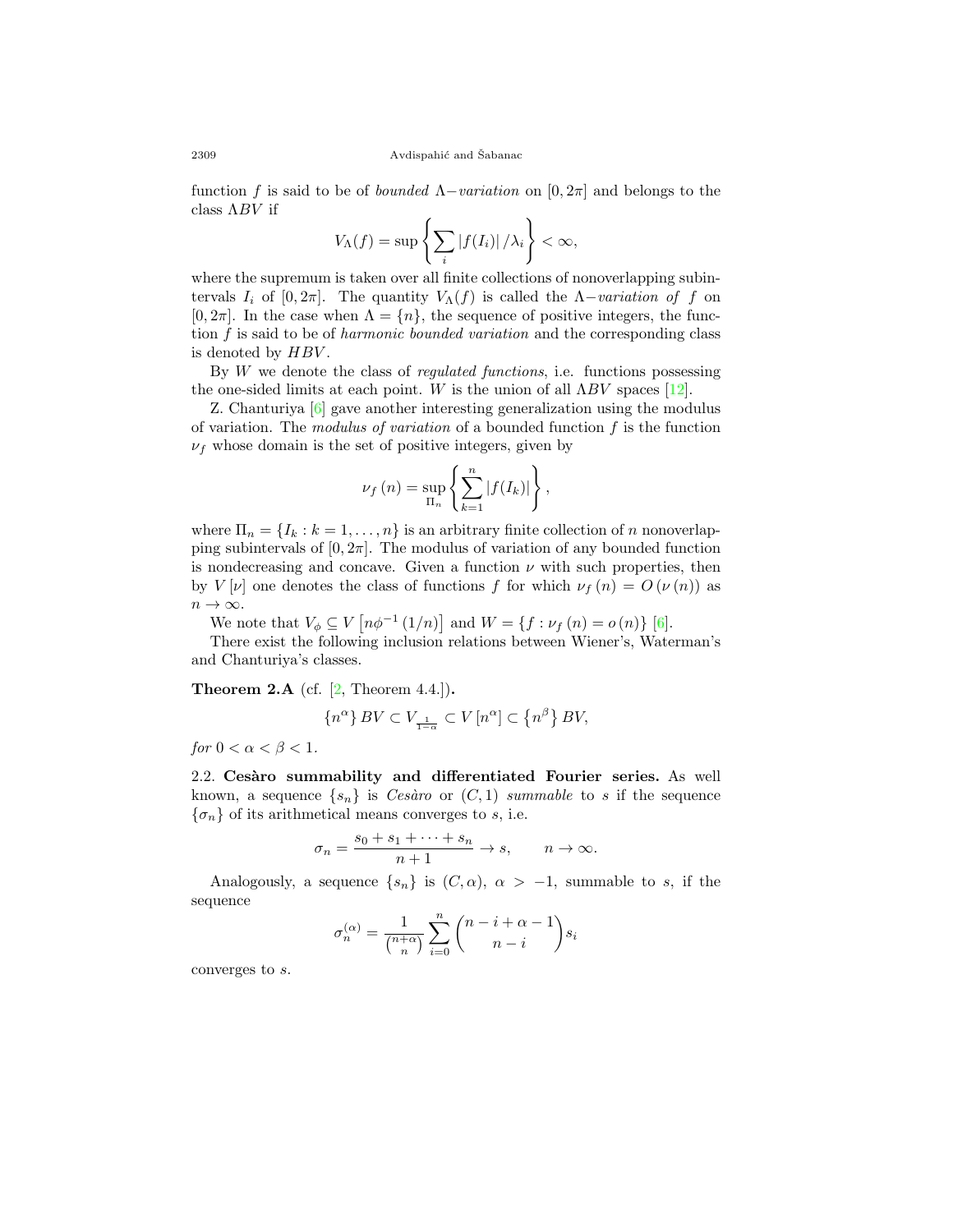It is obvious that Fejér's identity  $(1.1)$  $(1.1)$  $(1.1)$  is equivalent to Cesàro summability of the sequence  $\{kb_k \cos kx - ka_k \sin kx\}$ , where  $a_k = a_k(f)$  and  $b_k = b_k(f)$ are the *k*th cosine and sine coefficient of the Fourier series of a function *f*, respectively. There exist numerous generalizations of Fejér's theorem to more general summability methods. We recall the relationship between the order of Cesàro summability of the sequence  ${k b_k \cos kx - k a_k \sin kx}$  and the "order" of variation" of a function *f*.

**Theorem 2.B** ([[3,](#page-14-3) [4](#page-14-6), [5\]](#page-14-14))**.** *Let f be a function of generalized bounded variation. The sequence*  ${k_b \cos kx - ka_k \sin kx}$  *of the terms of its differentiated Fourier series is*  $(C, \alpha)$  *summable to*  $\frac{1}{\pi} [f(x+0) - f(x-0)]$  *at every point x for* 

(1)  $\alpha > 0$ , if  $f \in BV$ , (2)  $\alpha > 1 - \frac{1}{p}$ , if  $f \in V_p$ ,  $1 < p < \infty$ , (3)  $\alpha > \beta$ , if  $f \in V[n^{\beta}], 0 < \beta < 1$ , (4)  $\alpha = 1$ , if  $f \in H\overline{B}V$ , (5)  $\alpha > 1$ , if  $f \in W$ .

2.3. **Jump of a function and integrated Fourier series.** A method of determining jumps of a function by means of the tails of its integrated Fourier series was introduced in [[11\]](#page-14-8). Special formulae were derived to determine the jumps of a 2 $\pi$ −periodic function from  $V_p$ , 1  $\leq$  *p* < 2, with a finite number of discontinuities.

For any function *f*, integrable on  $[-\pi, \pi]$ , we define  $f^{(-r)}$ ,  $r \in \mathbb{N}_0$ , as

$$
f^{(-r-1)} \equiv \int f^{(-r)},
$$

where  $f^{(0)} \equiv f$  and the constants of integration are successively determined by the condition

$$
\int_{-\pi}^{\pi} f^{(-r)}(t)dt = 0, \qquad r \in \mathbb{N}_0.
$$

We generalize a result of Kvernadze, Hagstrom and Shapiro [[11,](#page-14-8) Theorem 4, p. 32] to the whole class of *HBV* functions. In doing so, we also prove that the finiteness assumption on the number of discontinuities is redundant here. The result is presented in the following theorem.

**Theorem 2.1.** (a) Let  $g \in HBV$  and  $r = 0, 1, 2, \ldots$  Then, for any point *x*<sup>0</sup> *one has*

$$
\lim_{n \to \infty} n^{2r+1} R_n^{(-2r-1)}(g, x_0) = \frac{(-1)^{r+1}}{(2r+1)\pi} [g(x_0 + 0) - g(x_0 - 0)],
$$

*where*  $R_n(q, x)$  *denotes the nth order tail of the Fourier series of q, i.e.*

$$
R_n(g, x) = \sum_{k=n}^{\infty} (a_k(g) \cos kx + b_k(g) \sin kx).
$$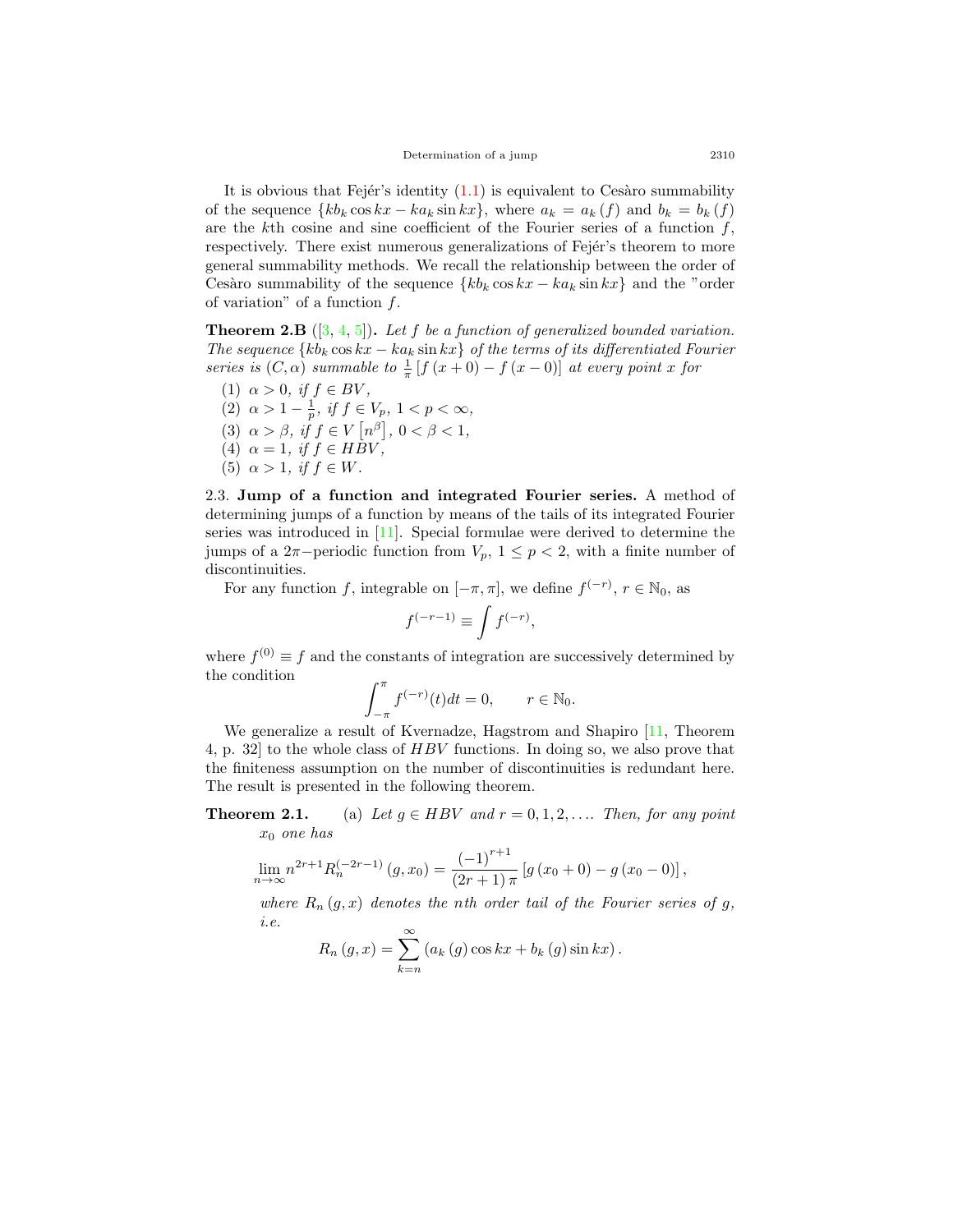#### 2311  $\hbox{Avdispahic}$  and Šabanac

(b) *If*  $\Lambda$  *is such that*  $\Lambda BV \supsetneq HBV$ , *the assertion* (a) *does not hold for*  $\Lambda BV \setminus HBV$ .

*Proof.* (a) Let  $g \in HBV$  and  $S'_n(g, x_0) = \sum_{k=1}^n (-ka_k(g) \sin kx_0 + kb_k(g) \cos kx_0)$ . For brevity, we denote by  $c \equiv c(g, x_0) = \frac{1}{\pi} [g(x_0 + 0) - g(x_0 - 0)]$  the jump of the function *g* at  $x_0$  and put  $A_k \equiv A_k(g, x_0) = a_k(g) \sin kx_0 - b_k(g) \cos kx_0$ . According to  $[3,$  $[3,$  Theorem 1, p. 268, one has

$$
\lim_{n \to \infty} \frac{S'_n(g, x_0)}{n} = \frac{1}{\pi} \left[ g(x_0 + 0) - g(x_0 - 0) \right],
$$

or equivalently

<span id="page-5-0"></span>(2.1) 
$$
s_n \equiv s_n(g, x_0) \equiv c + \frac{1}{n} \sum_{k=1}^n k A_k = o(1), \ n \to \infty.
$$

Multiplying  $(2.1)$  $(2.1)$  by *n* and rearranging the terms, we get

<span id="page-5-1"></span>(2.2) 
$$
ns_n = \sum_{k=1}^n (kA_k + c) = o(n), \qquad n \to \infty.
$$

Obviously,

(2.3) 
$$
ns_n - (n-1)s_{n-1} = nA_n + c
$$

and

<span id="page-5-2"></span>
$$
R_n^{(-2r-1)}(g, x_0) = \sum_{k=n}^{\infty} \frac{(-1)^r (a_k(g) \sin kx_0 - b_k(g) \cos kx_0)}{k^{2r+1}}
$$
  
=  $(-1)^r \sum_{k=n}^{\infty} \frac{A_k}{k^{2r+1}}$ .

Now, it is enough to prove that

<span id="page-5-3"></span>(2.4) 
$$
n^{2r+1} \sum_{k=n}^{\infty} \frac{A_k}{k^{2r+1}} \to -\frac{c}{2r+1}, \qquad n \to \infty.
$$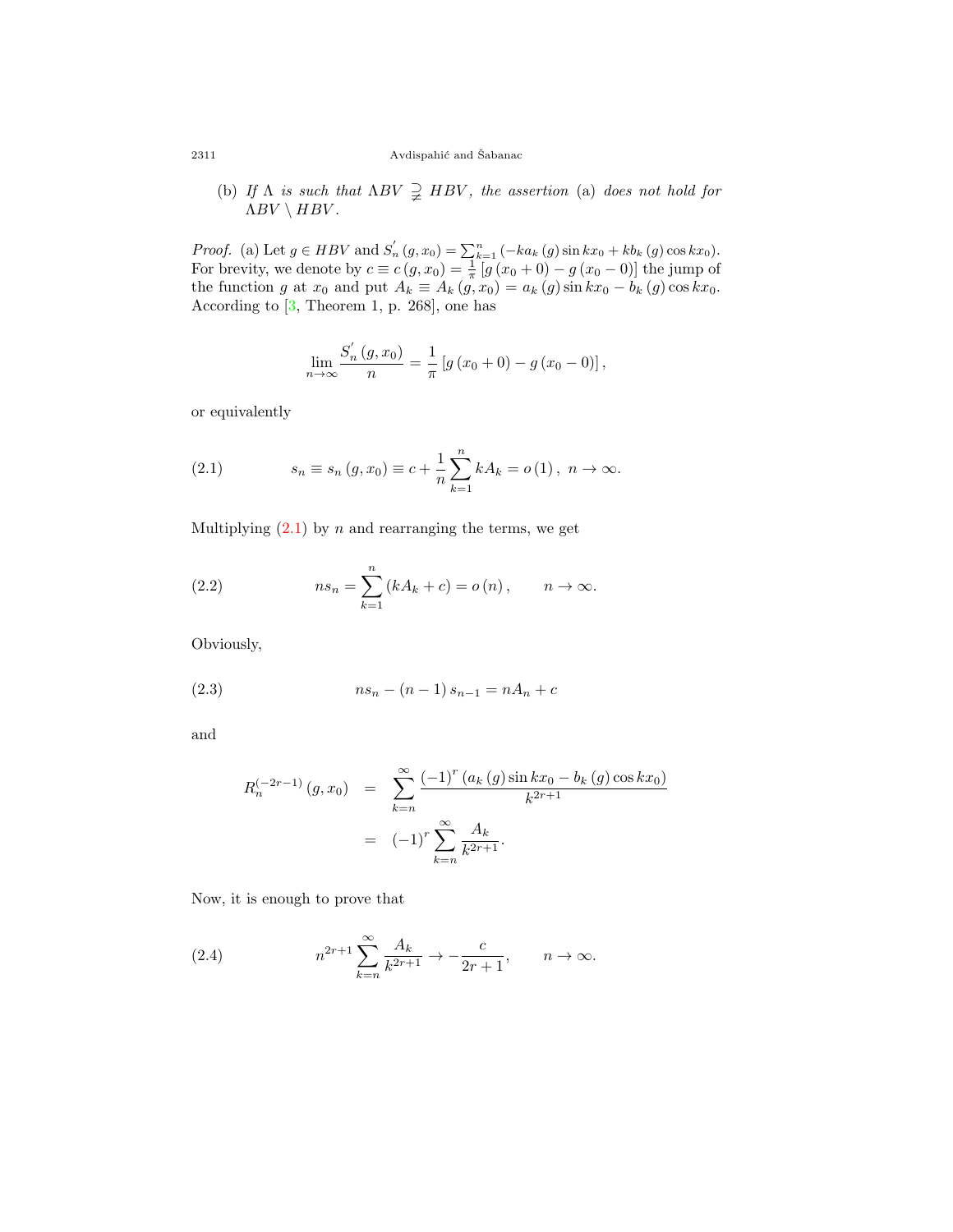Using  $(2.1)$  $(2.1)$  $(2.1)$ ,  $(2.2)$  $(2.2)$ ,  $(2.3)$ , Abel's partial summation formula and the fact that  $\lim_{n \to \infty} n^{2r+1} \sum_{k=n}^{\infty} \frac{1}{k^{2r+2}} = \frac{1}{2r+1}$ , we get

$$
n^{2r+1} \sum_{k=n}^{\infty} \frac{A_k}{k^{2r+1}} = n^{2r+1} \sum_{k=n}^{\infty} \frac{kA_k}{k^{2r+2}} = n^{2r+1} \sum_{k=n}^{\infty} \frac{ks_k - (k-1)s_{k-1} - c}{k^{2r+2}}
$$
  
=  $n^{2r+1} \sum_{k=n}^{\infty} \frac{ks_k - (k-1)s_{k-1}}{k^{2r+2}} - cn^{2r+1} \sum_{k=n}^{\infty} \frac{1}{k^{2r+2}}$   
=  $n^{2r+1} \left\{ -\frac{(n-1)s_{n-1}}{n^{2r+2}} + \sum_{k=n}^{\infty} \left[ \frac{1}{k^{2r+2}} - \frac{1}{(k+1)^{2r+2}} \right] k s_k \right\}$   
-  $cn^{2r+1} \sum_{k=n}^{\infty} \frac{1}{k^{2r+2}}$ .

Notice that  $s_k = o(1)$  and

$$
\left[\frac{1}{k^{2r+2}} - \frac{1}{(k+1)^{2r+2}}\right]k = \frac{(k+1)^{2r+2} - k^{2r+2}}{k^{2r+1}(k+1)^{2r+2}} = \frac{(2r+2)\xi_k^{2r+1}}{k^{2r+1}(k+1)^{2r+2}},
$$

where  $\xi_k \in (k, k+1)$ . Thus,

$$
n^{2r+1} \sum_{k=n}^{\infty} \frac{A_k}{k^{2r+1}} = -\frac{(n-1)}{n} s_{n-1} + o\left(n^{2r+1} \sum_{k=n}^{\infty} \frac{1}{k^{2r+2}}\right)
$$

$$
- cn^{2r+1} \sum_{k=n}^{\infty} \frac{1}{k^{2r+2}} \to -\frac{c}{2r+1}, \qquad n \to \infty.
$$

The proof of (a) is complete.

(b) If  $\Lambda$  is such that  $\Lambda BV \supsetneq HBV$ , by [[3,](#page-14-3) Remark 4, p. 269] there exists a continuous function  $g \in \Lambda BV$  with the property

$$
\sum_{k=1}^{n} k A_k \neq O\left(n\right).
$$

Suppose ( [2.4](#page-5-3)) holds true for *g* and some nonnegative integer *r*. Then, denoting  $\sum_{k=n}^{\infty} \frac{A_k}{k^{2r+1}}$  by  $\sigma_n$ , we get

<span id="page-6-0"></span>
$$
\sum_{k=1}^{n} k A_k = \sum_{k=1}^{n} k^{2r+2} (\sigma_k - \sigma_{k+1})
$$
  
=  $\sigma_1 + \sum_{k=2}^{n} (k^{2r+2} - (k-1)^{2r+2}) \sigma_k - n^{2r+2} \sigma_{n+1}$   
=  $\sigma_1 + \sum_{k=2}^{n} ((2r+2)k^{2r+1} + O(k^{2r})) \sigma_k - n^{2r+2} \sigma_{n+1}.$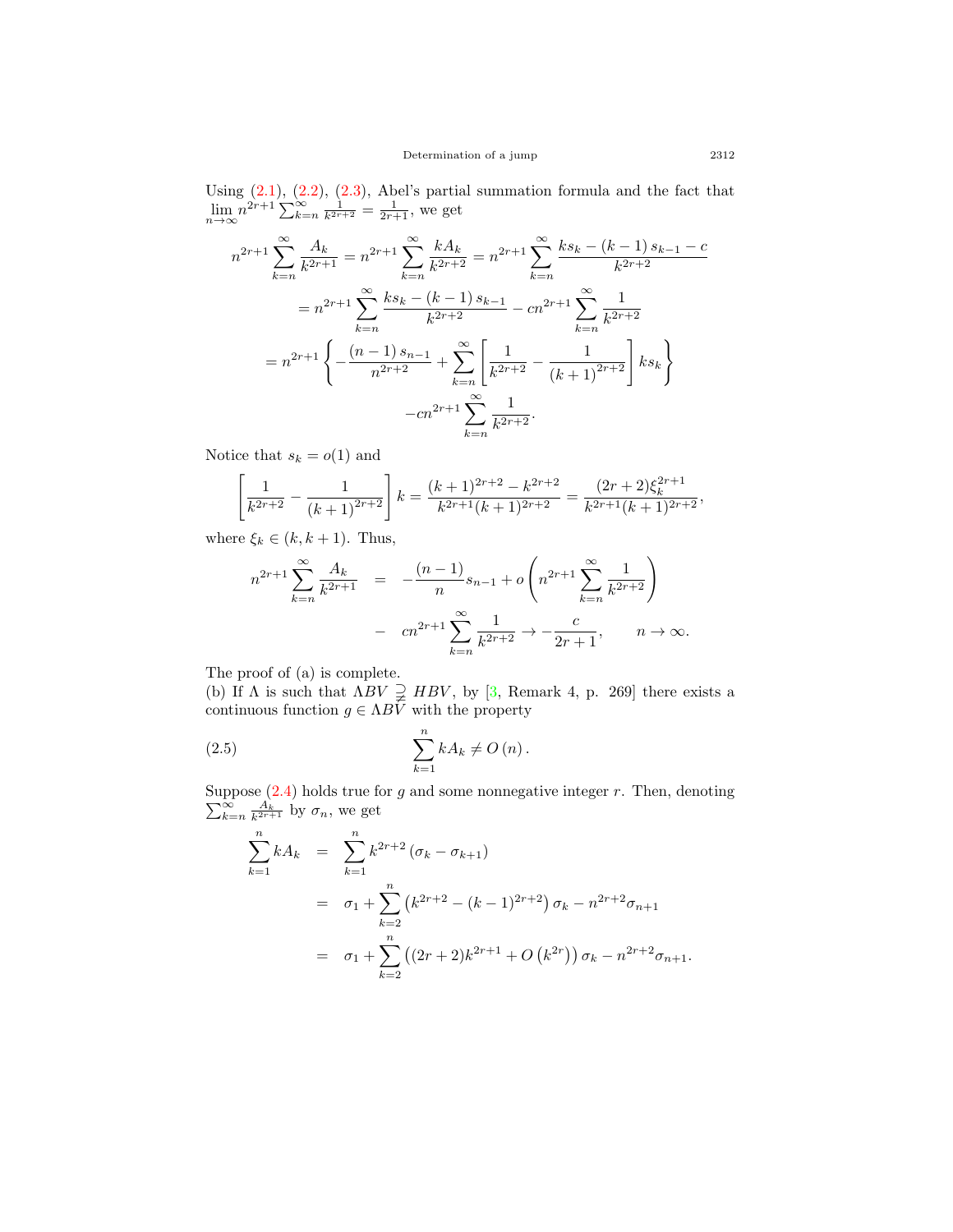Hence,

$$
\frac{1}{n}\sum_{k=1}^{n} kA_k = \frac{\sigma_1}{n} + \frac{1}{n}\sum_{k=2}^{n} (2r+2)k^{2r+1}\sigma_k + \frac{1}{n}\sum_{k=2}^{n} O(k^{2r})\sigma_k - n^{2r+1}\sigma_{n+1}.
$$

Letting  $n \to \infty$  and having in mind that

$$
\frac{\sigma_1}{n} \to 0, \ \frac{1}{n} \sum_{k=2}^n (2r+2)k^{2r+1} \sigma_k \sim (2r+2)n^{2r+1} \sigma_n \to -\frac{2r+2}{2r+1}c,
$$
  

$$
\frac{1}{n} \sum_{k=2}^n O(k^{2r}) \sigma_k \sim \frac{1}{n} O(n^{2r+1}) \sigma_n \to 0 \text{ and } n^{2r+1} \sigma_{n+1} \to -\frac{1}{2r+1}c,
$$

we get

$$
\frac{1}{n}\sum_{k=1}^{n}kA_{k}\to-c.
$$

This obviously contradicts  $(2.5)$  $(2.5)$ . □

Making use of  $[3,$  $[3,$  Theorem 1'(2)] and following the same line of argumentation as in the proof of Theorem 2.1, one obtains

**Theorem 2.2.** (a) Let  $g \in HBV$  and  $r = 1, 2, \ldots$  Then, for any point  $x_0$ *we have*

$$
\lim_{n \to \infty} n^{2r} \tilde{R}_n^{(-2r)}(g, x_0) = \frac{(-1)^{r+1}}{2r\pi} \left[ g(x_0 + 0) - g(x_0 - 0) \right],
$$

*where*  $\tilde{R}_n(g, x) = \sum_{k=n}^{\infty} (a_k(g) \sin kx - b_k(g) \cos kx)$  *is the tail of the conjugate Fourier series of g.*

(b) *If*  $\Lambda$  *is such that*  $\Lambda BV \supsetneq HBV$ , *the assertion* (a) *does not hold for*  $\Lambda BV \setminus$ *HBV .*

### 3. **Generalized Fourier-Jacobi and Fourier-Chebyshev series**

3.1. **Notation.** By  $C^p[-1,1], p \in \mathbb{N}_0$ , we denote the space of *p−*times continuously differentiable functions on  $[-1, 1]$ , where  $C^0[-1, 1] \equiv C[-1, 1]$  is the space of continuous functions. Let *C −*1 [*−*1*,* 1] be the space of functions defined on [*−*1*,* 1] which may have discontinuities only of the first kind. We normalize these functions by imposing the condition  $f(x) = (f(x+0) + f(x-0))/2$ . If  $f \in C^{-1}[-1,1]$  has finitely many discontinuities, say  $M \equiv M(f)$ , let  $x_m \equiv x_m(f)$  and  $[f]_m \equiv f(x_m + 0) - f(x_m - 0)$ ,  $m = 1, ..., M$ , denote these points of discontinuity and the associated jumps of the function *f*. The *r*th derivative of a function *f* which piecewise belongs to  $C^p[-1,1], p \geq r$ , or which belongs to  $C^{r-1}$  [−1, 1], is defined as  $f^{(r)}(x) = (f^{(r)}(x+0) + f^{(r)}(x-0))/2$ , whenever  $f^{(r)}(x \pm 0)$  exist.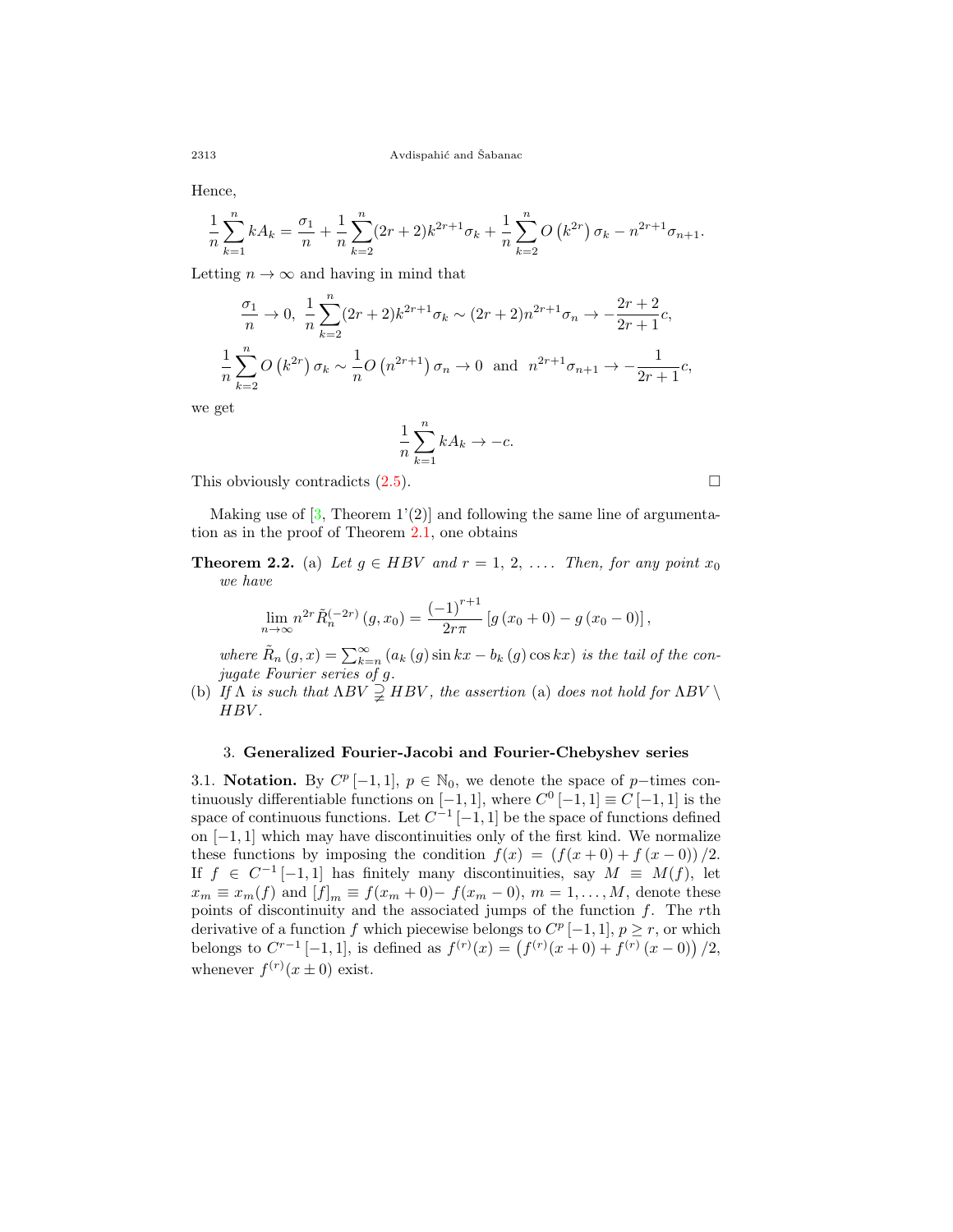Determination of a jump 2314

We say that **w** is a *generalized Jacobi weight*, i.e.,  $\mathbf{w} \in GJ$ , if

$$
\mathbf{w}(t) = h(t) (1-t)^{\alpha} (1+t)^{\beta} |t - \tilde{x}_1|^{\delta_1} \cdots |t - \tilde{x}_N|^{\delta_N},
$$
  
\n
$$
h \in C [-1,1], \ h(t) > 0 \ (|t| \le 1), \ \omega(h;t; [-1,1]) t^{-1} \in L^1 [0,1],
$$
  
\n
$$
-1 < \tilde{x}_1 < \cdots < \tilde{x}_N < 1, \ \alpha, \beta, \delta_1, \ldots, \delta_N > -1,
$$

where  $L^1$  [0, 1] is the space of Lebesgue integrable functions on [0, 1] and

$$
\omega(f; t; [-1, 1]) = \max\{|f(x) - f(y)| : x, y \in [-1, 1] \land |x - y| \le t\}
$$

is the modulus of continuity of  $f \in C[-1,1]$  on  $[-1,1]$ . It is always assumed that  $\tilde{x}_0 = -1$ , and  $\tilde{x}_{N+1} = 1$ . In addition, for a fixed  $\varepsilon \in (0, (\tilde{x}_{\nu+1} - \tilde{x}_{\nu})/2)$ ,  $\nu = 0, 1, \ldots, N$ , we set  $\Delta(\nu; \varepsilon) = [\tilde{x}_{\nu} + \varepsilon, \tilde{x}_{\nu+1} - \varepsilon].$ 

Let  $\sigma(\mathbf{w}) = (P_n(\mathbf{w}; x))_{n=0}^{\infty}$  be the system of algebraic polynomials

$$
P_n(\mathbf{w};x) = \gamma_n(\mathbf{w})x^n + lower \ degree \ terms
$$

with positive leading coefficients  $\gamma_n(\mathbf{w})$ , which are orthonormal on [−1, 1] with respect to the weight  $\mathbf{w} \in GJ$ , i.e.,

$$
\int_{-1}^{1} P_n(\mathbf{w};t) P_m(\mathbf{w};t) \mathbf{w}(t) dt = \delta_{nm}.
$$

Such polynomials are called the *generalized Jacobi polynomials*.

If  $f$ **w**  $\in$  *L*[−1, 1], **w**  $\in$  *GJ*, then *f* has the Fourier series with respect to the system  $\sigma(\mathbf{w})$ . This series is the *generalized Fourier-Jacobi series* of *f*. Let  $S_n(\mathbf{w}; f; x)$  and  $R_n(\mathbf{w}; f; x)$  denote its *n*th partial sum and *n*th order tail, respectively, i.e.,

$$
S_n(\mathbf{w}; f; x) = \sum_{k=0}^{n-1} a_k (\mathbf{w}; f) P_k (\mathbf{w}; x) = \int_{-1}^1 f(t) K_n (\mathbf{w}; x; t) \mathbf{w}(t) dt,
$$

$$
R_n(\mathbf{w}; f; x) = \sum_{k=n}^{\infty} a_k (\mathbf{w}; f) P_k (\mathbf{w}; x),
$$

where

$$
a_k(\mathbf{w};f) = \int_{-1}^{1} f(t) P_k(\mathbf{w};t) \mathbf{w}(t) dt
$$

is the *k*th Fourier coefficient of the function *f*, and

$$
K_n(\mathbf{w};x;t) = \sum_{k=0}^{n-1} P_k(\mathbf{w};x) P_k(\mathbf{w};t)
$$

is the Dirichlet kernel of the system  $\sigma(\mathbf{w})$ .

When  $h(t) \equiv 1$ ,  $|t| \leq 1$ , and  $N = 0$  (i.e., a weight does not have singularities strictly inside the interval  $(-1, 1)$ ,  $\mathbf{w} \in GJ$  is called a *Jacobi weight*. In this case, we use the commonly accepted notation  $"(\alpha, \beta)"$  instead of "**w**" throughout. We write  $S_n^{(\alpha,\beta)}(f;x)$  for  $S_n(\mathbf{w};f;x)$ . The corresponding series is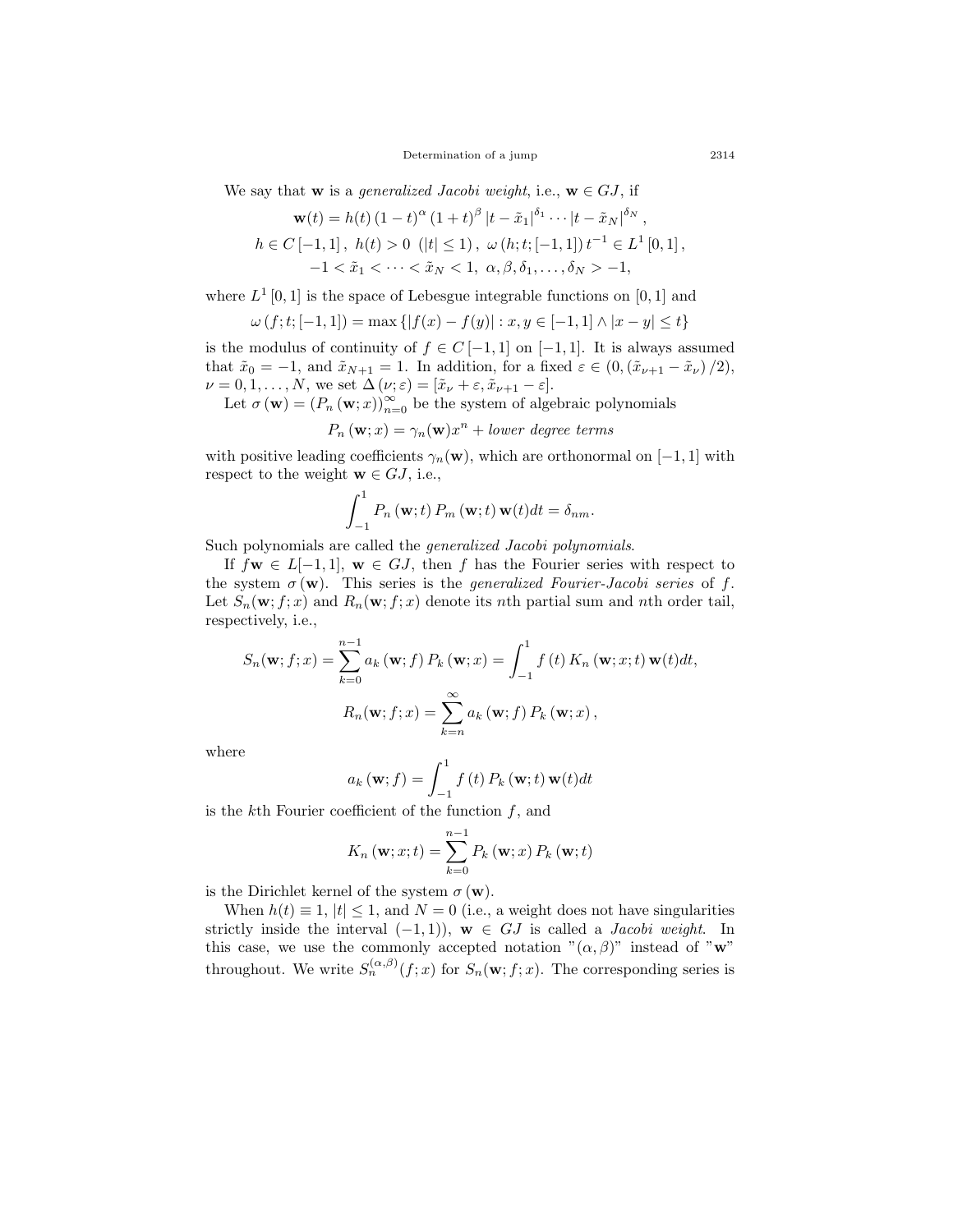called the *Fourier-Jacobi series*. If  $\alpha = \beta = -\frac{1}{2}$ , Fourier-Jacobi series become *Fourier-Chebyshev series*.

3.2. **Equiconvergence.** We shall start with a simple proposition on convergence of generalized Fourier-Jacobi series for functions of harmonic bounded variation.

<span id="page-9-0"></span>**Proposition 3.1.** *Let*  $f \in HBV$ *,*  $f \mathbf{w} \in L[-1,1]$ *,*  $\mathbf{w} \in GJ$ *. Then* 

$$
\lim_{n \to \infty} S_n(\mathbf{w}; f; x) = \frac{f(x+0) + f(x-0)}{2}
$$

*for every*  $x \in (-1, 1), x \neq \tilde{x}_1, \ldots, \tilde{x}_N$ .

*Proof.* Let  $S_n^{(-\frac{1}{2}, -\frac{1}{2})}(f; x)$  be the *n*th partial sum of the Fourier-Chebyshev series of  $f$ . By  $[10, \text{proof of Theorem 7}, p. 185]$  $[10, \text{proof of Theorem 7}, p. 185]$  we have the uniform equiconvergence of the Fourier-Chebyshev and generalized Fourier-Jacobi series for an arbitrary function  $f \in HBV$  and a fixed  $\varepsilon \in \left(0, \frac{\tilde{x}_{\nu+1} - \tilde{x}_{\nu}}{2}\right)$  $\bigg), \nu = 0, 1, 2, \ldots, N,$ that is

<span id="page-9-1"></span>(3.1) 
$$
||S_n(\mathbf{w};f;x) - S_n^{(-\frac{1}{2},-\frac{1}{2})}(f;x)||_{C[\Delta(\nu;\varepsilon)]} = o(1).
$$

Putting  $x = \cos \theta$ ,  $\theta \in (0, \pi)$ , and  $g(\theta) = f(\cos \theta)$ , and taking into account that  $g(\theta \mp 0) = f(x \pm 0)$ , we get

$$
S_n^{(-\frac{1}{2}, -\frac{1}{2})}(f; x) = S_n(g, \theta) \to \frac{g(\theta + 0) + g(\theta - 0)}{2} = \frac{f(x + 0) + f(x - 0)}{2}
$$

as  $n \to \infty$ , according to Waterman [\[15](#page-14-11), Theorem 2, p. 112]. For  $x \neq$  $\tilde{x}_1, \ldots, \tilde{x}_N$ , there exist  $\nu_0$  and  $\varepsilon$  such that  $x \in [\tilde{x}_{\nu_0} + \varepsilon, \tilde{x}_{\nu_0+1} - \varepsilon]$ . Now, we have

$$
\left| S_n(\mathbf{w}; f; x) - \frac{f(x+0) + f(x-0)}{2} \right|
$$
  
\n
$$
\leq \left| S_n(\mathbf{w}; f; x) - S_n^{(-\frac{1}{2}, -\frac{1}{2})}(f; x) \right| + \left| S_n^{(-\frac{1}{2}, -\frac{1}{2})}(f; x) - \frac{f(x+0) + f(x-0)}{2} \right|
$$
  
\n
$$
\leq \left\| S_n(\mathbf{w}; f; x) - S_n^{(-\frac{1}{2}, -\frac{1}{2})}(f; x) \right\|_{C[\Delta(\nu_0; \varepsilon)]}
$$
  
\n
$$
+ \left| S_n^{(-\frac{1}{2}, -\frac{1}{2})}(f; x) - \frac{f(x+0) + f(x-0)}{2} \right| = o(1).
$$

□

**Corollary 3.2.** *Let*  $f \in HBV$  *and*  $\Delta(\nu;\varepsilon)$  *be as above. Then,* 

 $||R_n(\mathbf{w}; f; x) - R_n^{(-\frac{1}{2}, -\frac{1}{2})}(f; x)||_{C[\Delta(\nu; \varepsilon)]} = o(1).$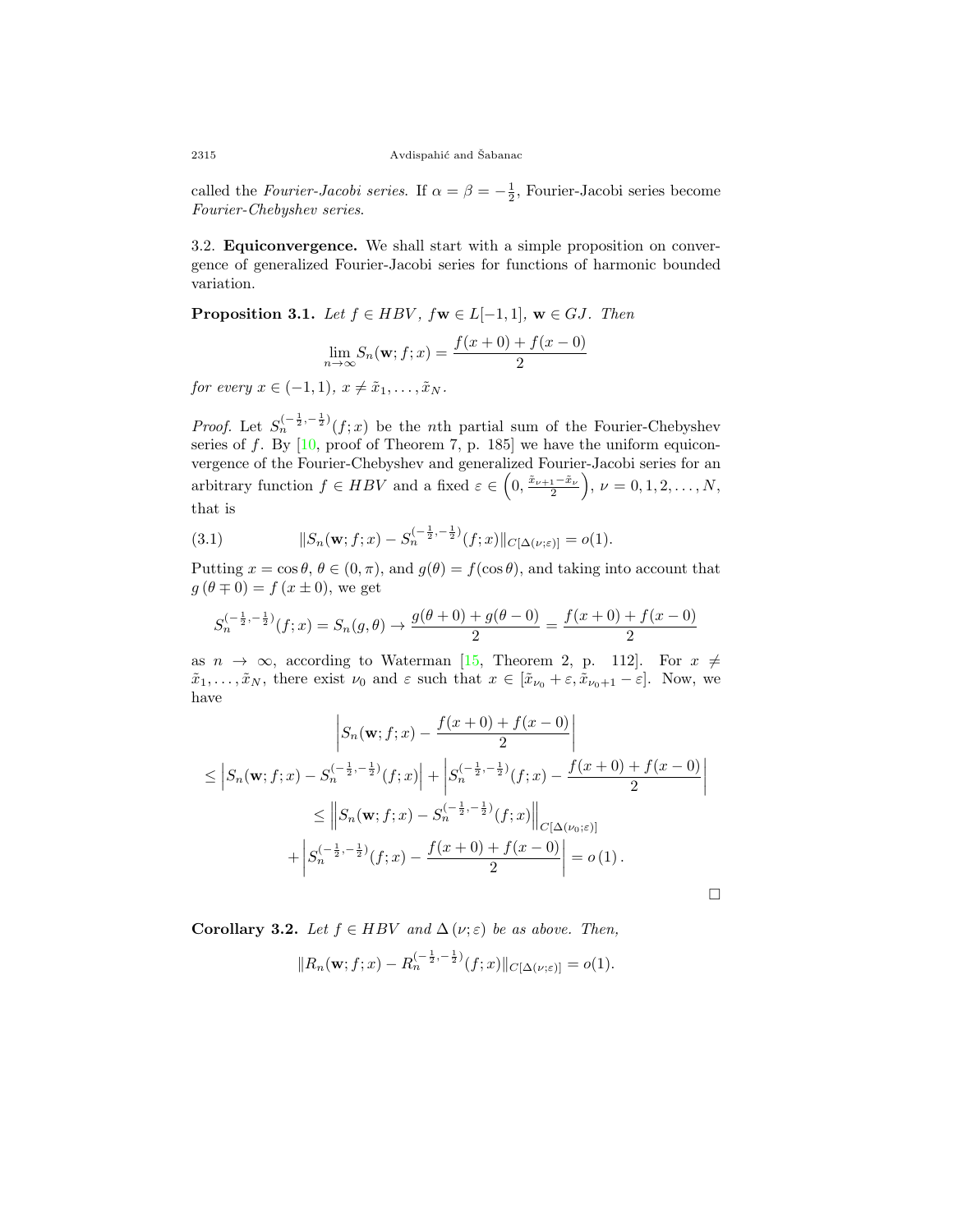*Proof.* For  $x \in (-1, 1)$ ,  $x \neq \tilde{x}_1, \ldots, \tilde{x}_N$ , Proposition [3.1](#page-9-0) gives us

$$
S_n(\mathbf{w}; f; x) = \frac{f(x+0) + f(x-0)}{2} - R_n(\mathbf{w}; f; x),
$$
  

$$
S_n^{(-\frac{1}{2}, -\frac{1}{2})}(f; x) = \frac{f(x+0) + f(x-0)}{2} - R_n^{(-\frac{1}{2}, -\frac{1}{2})}(f; x).
$$

This and  $(3.1)$  yield the assertion.  $\Box$ 

3.3. **Determination of a jump.** In order to prove an unconditional result on determination of a jump discontinuity of a function  $f \in V_2$  by the tails of its integrated Fourier-Chebyshev series, we shall need the following lemma (cf. [[2](#page-14-5), Remark, p. 236]). For the sake of completeness of the argument, we include also the proof of the Lemma.

<span id="page-10-0"></span>**Lemma 3.3.** *Let*  $f \in V_2$  *be a* 2*π−periodic function. Then,*  $n \sum_{k=n}^{\infty} \rho_k^2(f) =$  $O(1)$ , where  $\rho_k^2(f) = a_k^2(f) + b_k^2(f)$  is the magnitude of the *k*th Fourier coeffi*cient.*

*Proof.* If the Fourier series of *f* is given by

$$
f(x) \sim \frac{a_0}{2} + \sum_{m=1}^{\infty} (a_m \cos mx + b_m \sin mx),
$$

then the Fourier series of  $f(\cdot + t)$  reads

$$
f(x+t)
$$
 ~  $\frac{a_0}{2} + \sum_{m=1}^{\infty} (A_m(t) \cos mx + B_m(t) \sin mx),$ 

where  $A_m(t) = a_m \cos mt + b_m \sin mt$  and  $B_m(t) = b_m \cos mt - a_m \sin mt$ . Thus,

$$
f(x + t) - f(x) \sim \sum_{m=1}^{\infty} ((A_m(t) - a_m)\cos mx + (B_m(t) - b_m)\sin mx).
$$

Simple calculations yield

$$
A_m(t) - a_m = 2B_m\left(\frac{t}{2}\right)\sin\frac{mt}{2} \text{ and } B_m(t) - b_m = -2A_m\left(\frac{t}{2}\right)\sin\frac{mt}{2}.
$$

Hence,

$$
f(x+\frac{\pi}{n}) - f(x) \sim 2\sum_{m=1}^{\infty} \left[ B_m\left(\frac{\pi}{2n}\right) \cos mx - A_m\left(\frac{\pi}{2n}\right) \sin mx \right] \sin \frac{m\pi}{2n}.
$$

Parseval's identity gives us

$$
\frac{1}{\pi} \int_0^{2\pi} \left[ f\left(x + \frac{\pi}{n}\right) - f\left(x\right) \right]^2 dx = 4 \sum_{m=1}^{\infty} \left[ A_m^2 \left( \frac{\pi}{2n} \right) + B_m^2 \left( \frac{\pi}{2n} \right) \right] \sin^2 \frac{m\pi}{2n}.
$$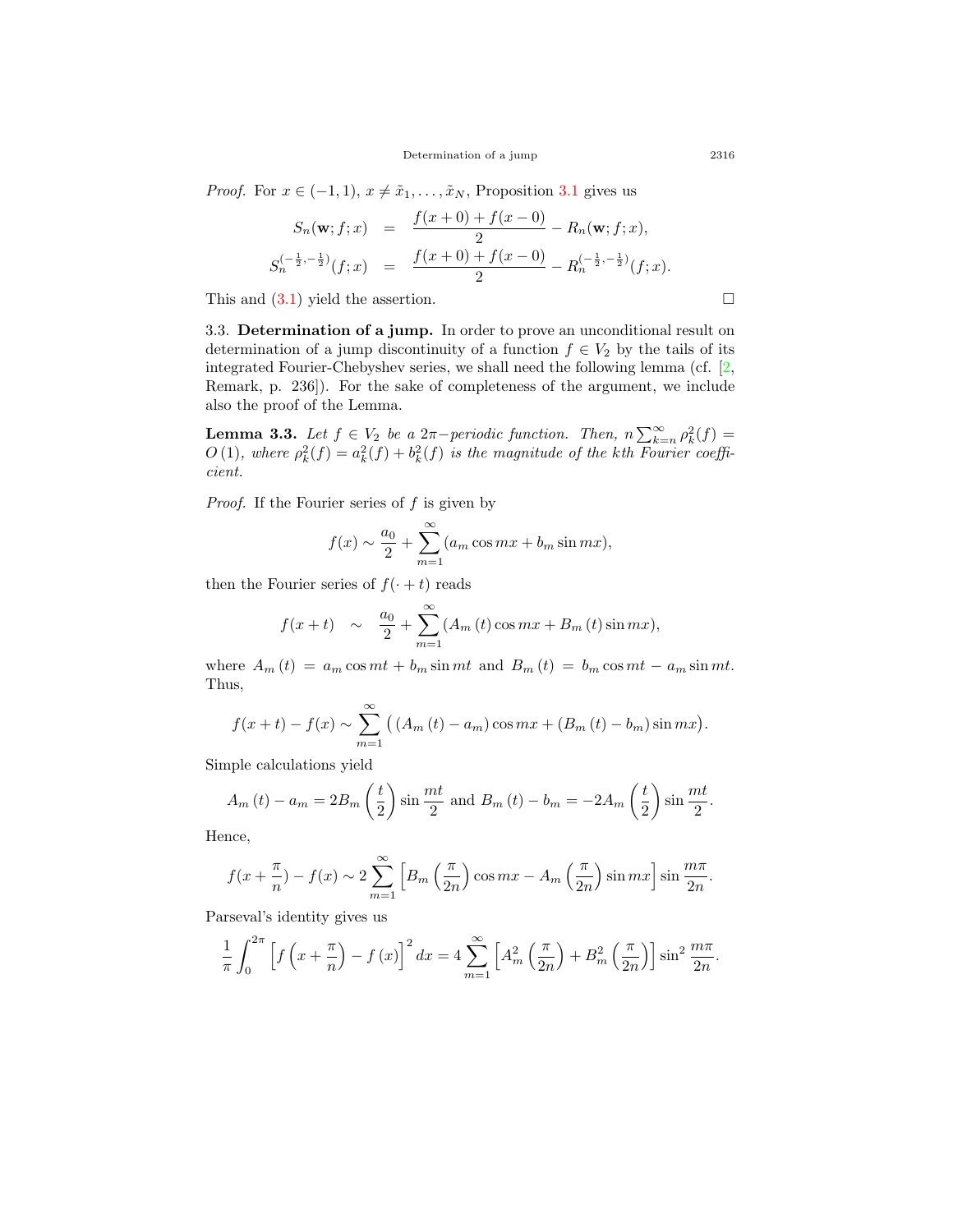Since  $A_m^2(t) + B_m^2(t) = a_m^2 + b_m^2 = \rho_m^2$ , the last equation becomes

$$
\frac{1}{\pi} \int_0^{2\pi} \left[ f\left(x + \frac{\pi}{n}\right) - f\left(x\right) \right]^2 dx = 4 \sum_{m=1}^{\infty} \rho_m^2 \sin^2 \frac{m\pi}{2n}.
$$

Due to periodicity of *f*, we have

$$
\frac{1}{\pi} \int_0^{2\pi} \left[ f\left(x + k\frac{\pi}{n}\right) - f\left(x + (k-1)\frac{\pi}{n}\right) \right]^2 dx = 4 \sum_{m=1}^{\infty} \rho_m^2 \sin^2 \frac{m\pi}{2n}
$$

for every positive integer *k*. Therefore,

$$
\sum_{k=1}^{2n} \frac{1}{\pi} \int_0^{2\pi} \left[ f\left(x + k\frac{\pi}{n}\right) - f\left(x + (k-1)\frac{\pi}{n}\right) \right]^2 dx = 8n \sum_{m=1}^{\infty} \rho_m^2 \sin^2 \frac{m\pi}{2n}.
$$

Changing the order of summation and integration on the left-hand side in the above equation and taking into account that  $f \in V_2$ , we get

$$
n\sum_{m=1}^{\infty} \rho_m^2 \sin^2 \frac{m\pi}{2n} = O(1).
$$

Now,

$$
n\sum_{k=1}^{\infty} \rho_k^2 \sin^2 \frac{k\pi}{2n} \ge n \sum_{k=1}^n \rho_k^2 \sin^2 \frac{k\pi}{2n} \ge n \sum_{k=1}^n \rho_k^2 \left(\frac{2}{\pi} \cdot \frac{k\pi}{2n}\right)^2 = \frac{1}{n} \sum_{k=1}^n k^2 \rho_k^2.
$$
us.

Thus,

$$
\frac{1}{n}\sum_{k=1}^{n}k^{2}\rho_{k}^{2}=O(1).
$$

Using Abel's partial summation formula, we get

$$
\sum_{k=n}^{m} \rho_k^2 = \sum_{k=n}^{m} \frac{1}{k^2} (k^2 \rho_k^2) = \frac{1}{m^2} \sum_{i=n}^{m} i^2 \rho_i^2 + \sum_{k=n}^{m-1} \left( \frac{1}{k^2} - \frac{1}{(k+1)^2} \right) \sum_{i=n}^{k} i^2 \rho_i^2
$$
  
=  $O(1) \left[ \frac{1}{m} \cdot \frac{1}{m} \sum_{i=n}^{m} i^2 \rho_i^2 + \sum_{k=n}^{m-1} \left( \frac{1}{k} - \frac{1}{k+1} \right) \frac{1}{k} \sum_{i=n}^{k} i^2 \rho_i^2 \right]$   
=  $O(1) \left[ \frac{1}{m} + \sum_{k=n}^{m-1} \left( \frac{1}{k} - \frac{1}{k+1} \right) \right] = O\left(\frac{1}{n}\right)$ 

for arbitrary positive integer  $m > n$ . Hence,

$$
n\sum_{k=n}^{\infty} \rho_k^2 = O(1).
$$

□

Now, we turn our attention to determination of jump discontinuities by means of the tails of integrated Fourier-Chebyshev series.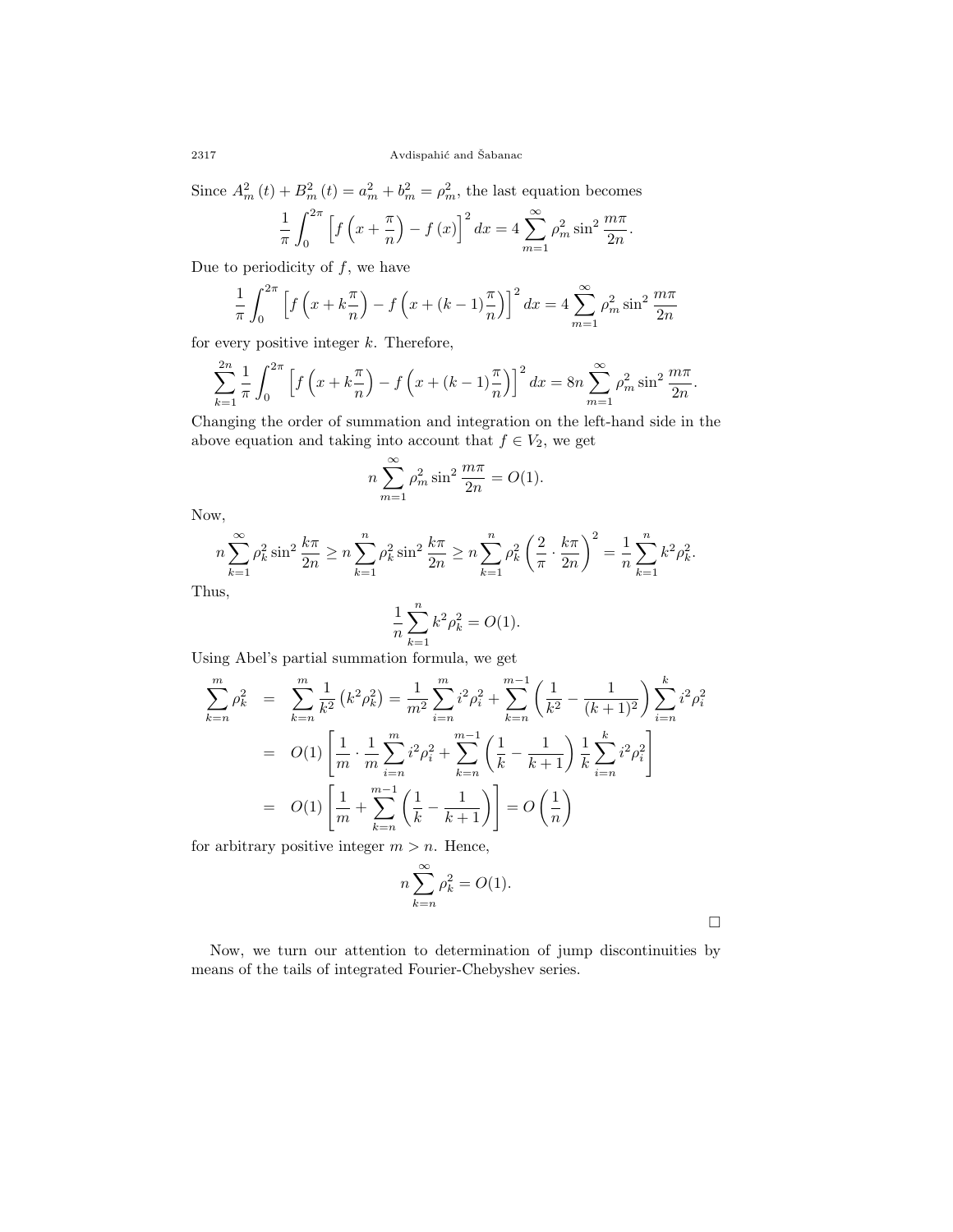**Theorem 3.4.** (a) *If*  $f \in HBV$  *has finitely many discontinuities, then* 

(3.2) 
$$
\lim_{n \to \infty} n \left[ R_n^{(-\frac{1}{2}, -\frac{1}{2})} (f; x) \right]^{(-1)} = -\frac{(1 - x^2)^{\frac{1}{2}}}{\pi} (f(x+0) - f(x-0))
$$

<span id="page-12-0"></span>*is valid for each fixed*  $x \in (−1, 1)$ *, where* 

$$
\left[R_n^{(-\frac{1}{2}, -\frac{1}{2})}(f; x)\right]^{(-1)} = \int_{-1}^x R_n^{(-\frac{1}{2}, -\frac{1}{2})}(f; y) dy.
$$

(b) *If*  $f \in V_2$ *, then the relation* ([3.2](#page-12-0)) *holds true without restriction on the number of discontinuities.*

*Proof.* Integrating  $R_n^{(-\frac{1}{2}, -\frac{1}{2})}(f; y)$  on  $[-1, x]$  and using the identity  $R_n^{(-\frac{1}{2}, -\frac{1}{2})}(f; y) = R_n(g, \theta),$ 

where  $y = \cos \theta$ , we get

<span id="page-12-3"></span>(3.3) 
$$
[R_n^{(-\frac{1}{2}, -\frac{1}{2})}(f; x)]^{(-1)} = \int_{\arccos x}^{\pi} R_n(g, \theta) \sin \theta \, d\theta
$$

$$
= \left[\sin \theta R_n^{(-1)}(g; \theta)\right]_{\arccos x}^{\pi} - \int_{\arccos x}^{\pi} R_n^{(-1)}(g; \theta) \cos \theta \, d\theta
$$

$$
= -\sin \eta \, R_n^{(-1)}(g; \eta) - \int_{\eta}^{\pi} R_n^{(-1)}(g; \theta) \cos \theta \, d\theta
$$

$$
= -(1 - x^2)^{\frac{1}{2}} R_n^{(-1)}(g; \eta) - \int_{\eta}^{\pi} R_n^{(-1)}(g; \theta) \cos \theta \, d\theta.
$$

Here we put  $\eta = \arccos x$ .

(a) Any  $q \in HBV$  with M points of discontinuity can be represented in the following form

<span id="page-12-1"></span>(3.4) 
$$
g \equiv g_c + \frac{1}{\pi} \sum_{m=1}^{M} [g]_m G(\theta_m; \cdot),
$$

where  $G(\theta) = \frac{\pi - \theta}{2}$ ,  $\theta \in (0, 2\pi)$ , is a  $2\pi$ *-*periodic sawtooth function,  $\theta_m$  and  $[g]_m$ ,  $m = 1, 2, \ldots, M$ , are the points of discontinuity and the associated jumps of the function *g*, respectively, and  $G(\theta_m; \theta) = G(\theta - \theta_m)$ . The function  $g_c$  is a 2*π−*periodic continuous function, which is piecewise smooth on [*−π, π*].

<span id="page-12-2"></span>From  $G(\theta) = \sum_{n=1}^{\infty} \frac{\sin n\theta}{n}$ , we obviously have  $R_n^{(-1)}(G;\theta) = O\left(\frac{1}{n}\right)$  and

(3.5) 
$$
nR_n^{(-1)}(G(\theta_m; \cdot); \theta) = O(1) \text{ uniformly, } m = 1, ..., M.
$$

Now,  $g_c \in C \cap HBV$ . Fourier series of  $g_c$  converges uniformly by a theorem of Waterman [[15,](#page-14-11) Theorem 2, p. 112]. Since

$$
R_n^{(-1)}(g_c; \theta) = \int R_n(g_c; \theta) d\theta
$$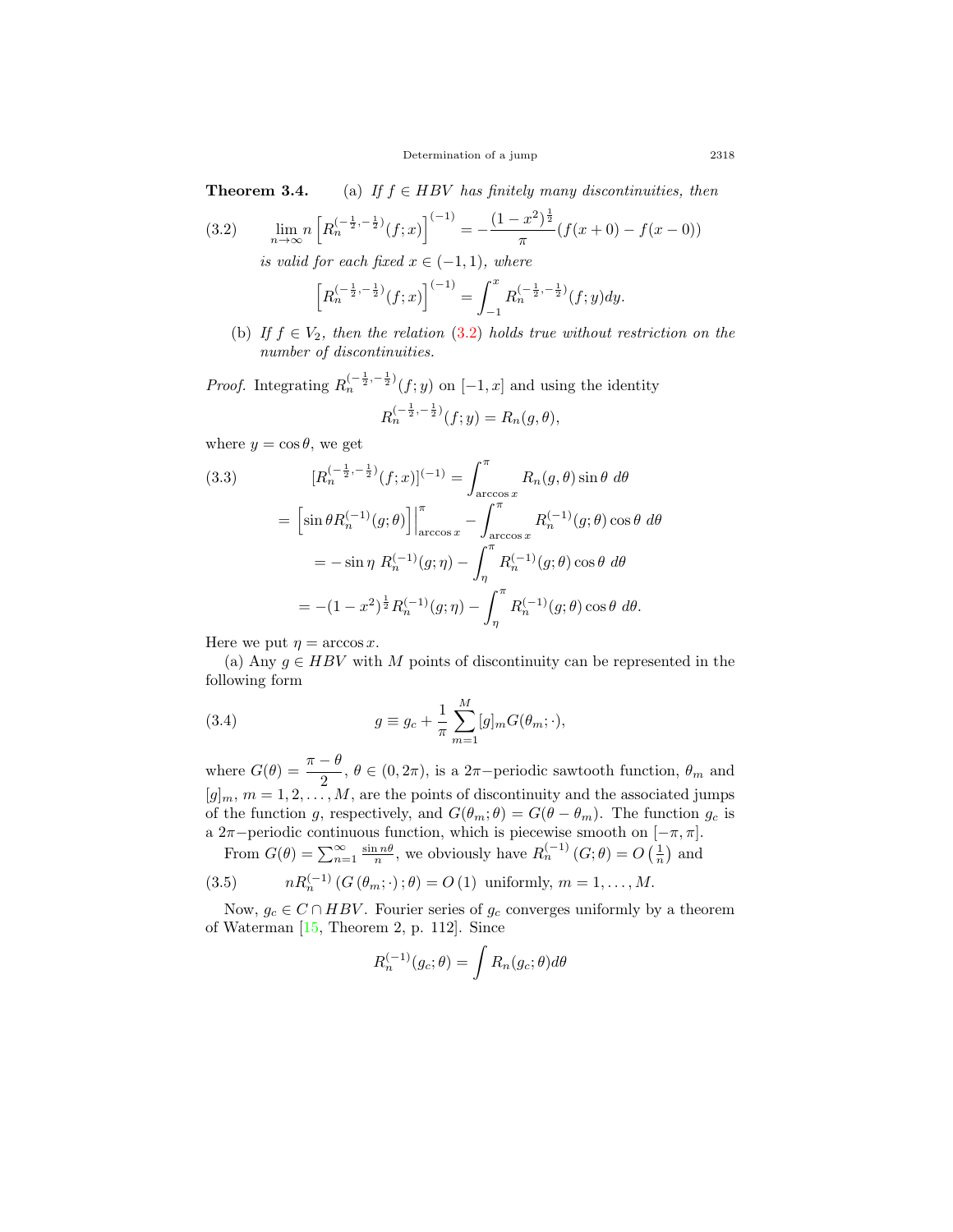and  $R_n(g_c;\theta)$  converges uniformly on  $[-\pi,\pi]$ , then

(3.6) 
$$
nR_n^{(-1)}(g_c; \theta) = o(1) \text{ uniformly}
$$

by a theorem of Tong  $[14,$  $[14,$  Theorem, p. 252. Combining  $(3.4)$  $(3.4)$  $(3.4)$ ,  $(3.5)$  and  $(3.6)$  $(3.6)$ , we get

<span id="page-13-0"></span>
$$
nR_n^{(-1)}(g; \theta) = O(1) \text{ uniformly.}
$$

If  $\theta$  is a point of continuity of *g*, Theorem 2.1 implies  $nR_n^{(-1)}(g;\theta) \to 0$  as  $n \to \infty$ . Therefore,

<span id="page-13-1"></span>
$$
\lim_{n \to \infty} n R_n^{(-1)}(g; \theta) \cos \theta = 0
$$

everywhere except on a finite set of discontinuities of *g*. Applying the Lebesgue dominated convergence theorem [[13,](#page-14-16) p. 267], we obtain

(3.7) 
$$
\lim_{n \to \infty} \int_{\arccos x}^{\pi} n R_n^{(-1)}(g; \theta) \cos \theta \ d\theta = 0.
$$

Multiplying ([3.3](#page-12-3)) by *n*, letting  $n \to \infty$ , using ([3.7](#page-13-1)) and Theorem 2.1 with  $r = 0$ and taking into account that  $f(x \pm 0) = g(\theta \mp 0)$ , we get

$$
\lim_{n \to \infty} n \left[ R_n^{(-\frac{1}{2}, -\frac{1}{2})} (f; x) \right]^{(-1)} = -\frac{(1 - x^2)^{\frac{1}{2}}}{\pi} (f(x+0) - f(x-0)).
$$

(b) For  $g \in V_2$ , applying the Cauchy-Schwartz inequality and Lemma [3.3](#page-10-0), we get

$$
n\left|R_n^{(-1)}(g;\theta)\right| \leq n\sum_{k=n}^{\infty} \frac{|a_k(g)| + |b_k(g)|}{k}
$$
  

$$
\leq \sqrt{2}n\left(\sum_{k=n}^{\infty} (a_k^2(g) + b_k^2(g))\right)^{1/2} \left(\sum_{k=n}^{\infty} \frac{1}{k^2}\right)^{1/2}
$$
  

$$
= \sqrt{2}nO\left(\frac{1}{\sqrt{n}}\right)O\left(\frac{1}{\sqrt{n}}\right) = O(1),
$$

i.e.,  $nR_n^{(-1)}(g;\theta) = O(1)$  uniformly. The Lebesgue dominated convergence theorem yields

$$
\lim_{n\to\infty}\int_{\arccos x}^\pi nR_n^{(-1)}(g;\theta)\cos\theta d\theta=\int_{\arccos x}^\pi\lim_{n\to\infty}nR_n^{(-1)}(g;\theta)\cos\theta d\theta.
$$

As already noticed, if *θ* is a point of continuity of the function *g*, Theorem 2.1  $\liminf_{n \to \infty} nR_n^{(-1)}(g;\theta) \to 0$  as  $n \to \infty$ . Therefore,  $\lim_{n \to \infty} nR_n^{(-1)}(g;\theta) \cos \theta = 0$ everywhere except on a denumerable set of discontinuities of *g*. Thus, ([3.7](#page-13-1)) and consequently  $(3.2)$  $(3.2)$  hold true for  $g \in V_2$  without finiteness restriction on the number of discontinuities of  $g$ .  $\Box$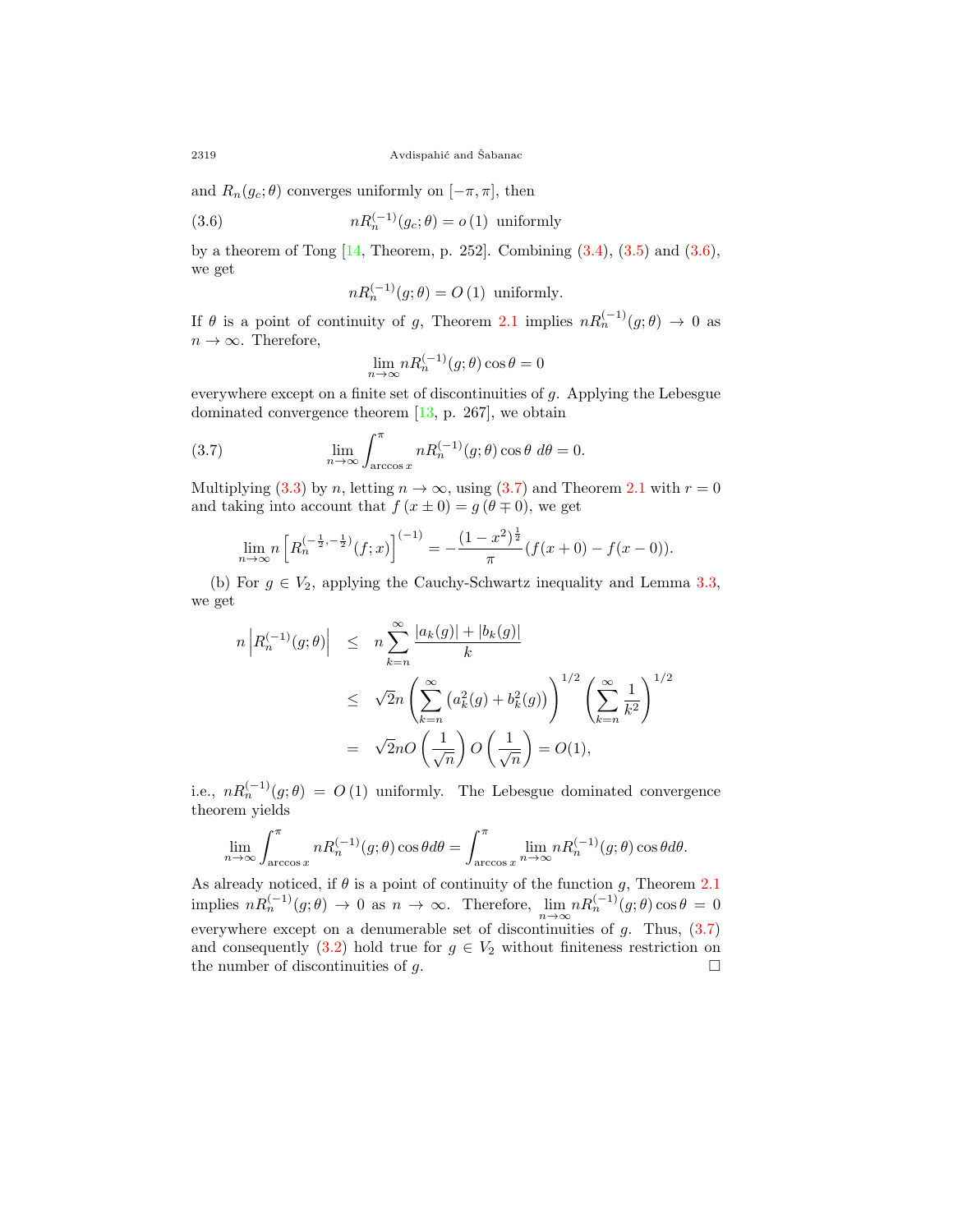*Remark* 3.5*.* Theorem 3.4 transfers a corresponding result by Kvernadze, Hagstrom and Shapiro [[11](#page-14-8)] from the trigonometric case to the setting of Fourier-Chebyshev series. At the same time, it generalizes their result in two directions. If the finiteness assumption on the number of discontinuities of a function is kept, then we can deal with the whole class *HBV* , as demonstrated in part (a) of the proof. On the other hand, if the attention is restricted to the subclass *V*2, then part (b) shows that the finiteness assumption can be removed.

*Remark* 3.6*.* In view of Theorem [2.A](#page-3-0) above, the part (b) of Theorem 3.4 is obviously valid for the Watermann class  $\{n^{\frac{1}{2}}\}$  *BV* and Chanturiya's classes *V*  $[n^{\alpha}], 0 < \alpha < \frac{1}{2}.$ 

#### **REFERENCES**

- <span id="page-14-4"></span>[1] M. Avdispahi´c, On the classes Λ*BV* and *V* [*ν*], *Proc. Amer. Math. Soc.* **95** (1985), no. 2, 230–234.
- <span id="page-14-5"></span>[2] M. Avdispahić, Concepts of generalized bounded variation and the theory of Fourier series, *Int. J. Math. Math. Sci.* **9** (1986), no. 2, 223–244.
- <span id="page-14-3"></span>[3] M. Avdispahić, On the determination of the jump of a function by its Fourier series, *Acta Math. Hungar.* **48** (1986), no. 3–4, 267–271.
- <span id="page-14-6"></span>[4] M. Avdispahić, Fejér's theorem for the classes  $V_p$ , Rend. Circ. Mat. Palermo (2) 35 (1986), no. 1, 90–101.
- <span id="page-14-14"></span>[5] M. Avdispahić, On theorems of Fejér and Lukacs, in: International Conference on Constructive Theory of Functions, Varna, 1987.
- <span id="page-14-13"></span>[6] Z.A. Chanturiya, The modulus of variation of a function and its application in the theory of Fourier series, *Dokl. Akad. Nauk SSSR* **214** (1974) 63–66.
- <span id="page-14-1"></span>[7] P. Csillag, Über die Fourierkonstanten einer Function von beschränkter Schwankung, *Mat. ´es Fiz. Lapok* **27** (1918) 301–308.
- <span id="page-14-0"></span>[8] L. Fejér, Über die Bestimmung des Sprunges der Funktion aus ihrer Fourierreihe, *J. Reine Angew. Math.* **142** (1913) 165–188.
- <span id="page-14-2"></span>[9] B.I. Golubov, Determination of the jump of a function of bounded *p−*variation from its Fourier series, *Mat. Zametki* **12** (1972), no. 1, 19–28.
- <span id="page-14-7"></span>[10] G. Kvernadze, Determination of the jumps of a bounded function by its Fourier series, *J. Approx. Theory* **92** (1998), no. 2, 167–190.
- <span id="page-14-8"></span>[11] G. Kvernadze, T. Hagstrom and H. Shapiro, Detecting the singularities of a function of *Vp* class by its integrated Fourier series, *Comput. Math. Appl.* **39** (2000), no. 9–10, 25–43.
- <span id="page-14-12"></span>[12] S. Perlman, Functions of generalized variation, *Fund. Math.* **105** (1980), no. 3, 199–211.
- <span id="page-14-16"></span>[13] H.L. Royden, Real Analysis, Macmillan Publishing Company, 3rd edition, New York, 1988.
- <span id="page-14-15"></span>[14] J. Tong, On a conjecture on the degree of approximation of Fourier series, *Arch. Math. (Basel)* **45** (1985), no. 3, 252–254.
- <span id="page-14-11"></span>[15] D. Waterman, On convergence of Fourier series of functions of generalized bounded variation, *Studia Math.* **44** (1972) 107–117; errata, *ibid.* **44** (1972) 651.
- <span id="page-14-9"></span>[16] N. Wiener, The quadratic variation of a function and its Fourier coefficients, *J. Math. Phys. MIT* **3** (1924), no. 2, 72–94.
- <span id="page-14-10"></span>[17] L.C. Young, Sur une généralisation de la notion de variation de puissance p-ieme borneé au sense de M. Wiener, et sur la convergence des series de Fourier, *C. R. Acad. Sci. Paris* **204** (1937) 470–472.